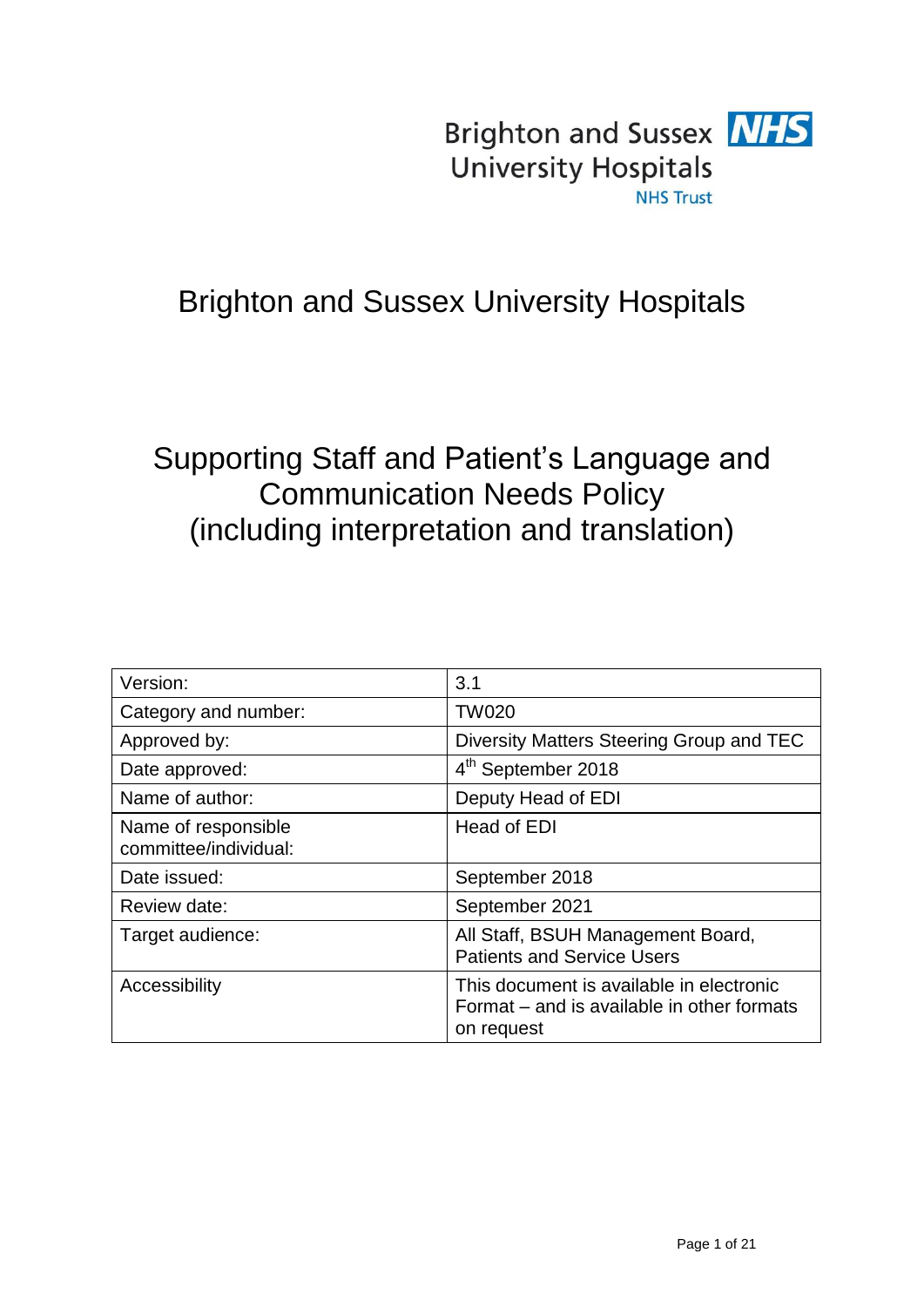# **What this Document is about**



**People communicate in different ways.**



**Sometimes by talking in different languages**



**Sometimes by using hand or body movements like Sign Language**



**Sometimes when you are hurt or are sick you might find it hard to communicate**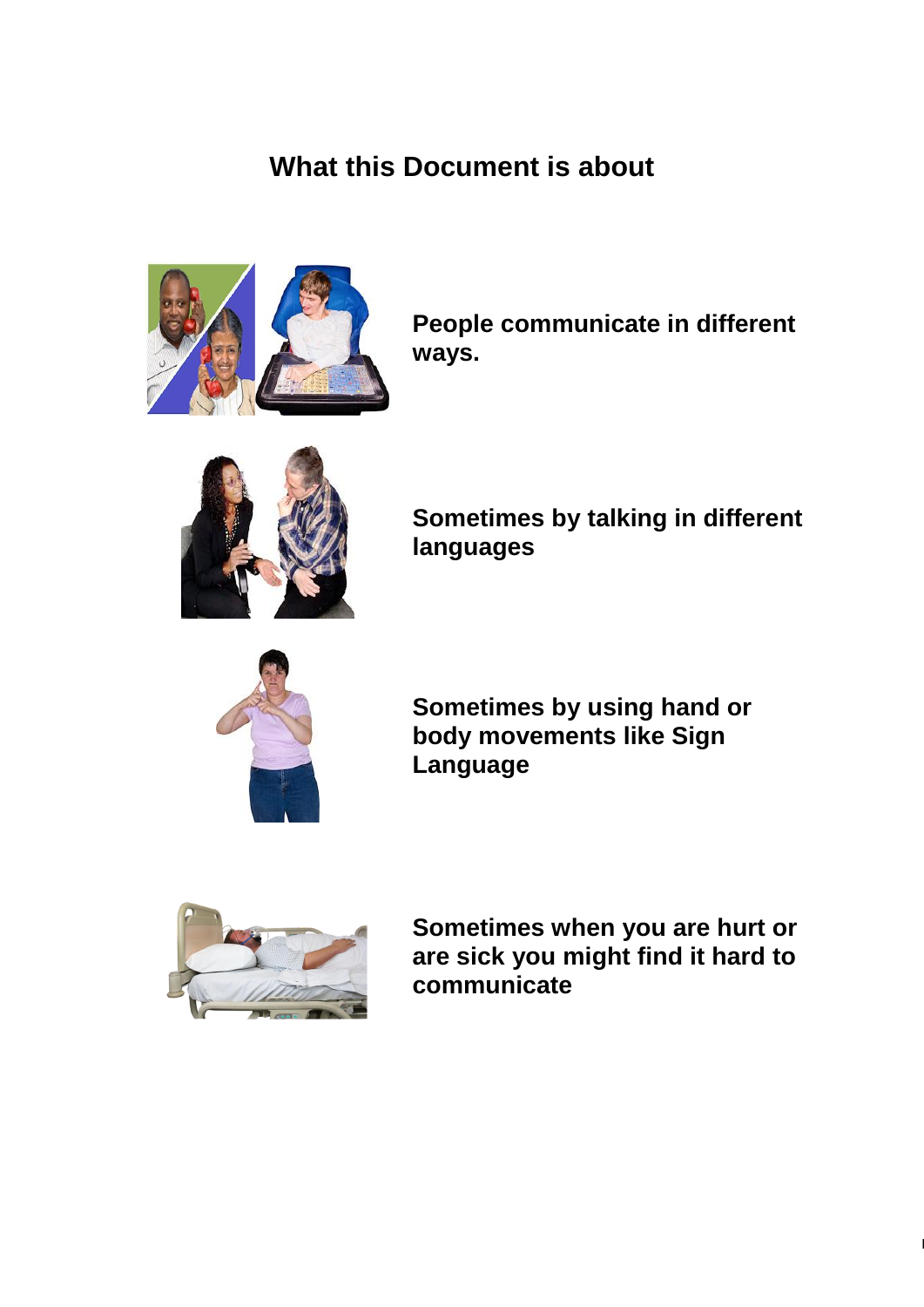

**We want to make information that will help us communicate in different ways**



**We think everyone should have a say in how they are looked after in hospital**



**This document will tell us how to do all of these things**



**If you need some help with this document call Simon Anjoyeb on 01273 696955 ext. 64135.**



**Or email: [simon.anjoyeb@bsuh.nhs.uk](mailto:simon.anjoyeb@bsuh.nhs.uk)**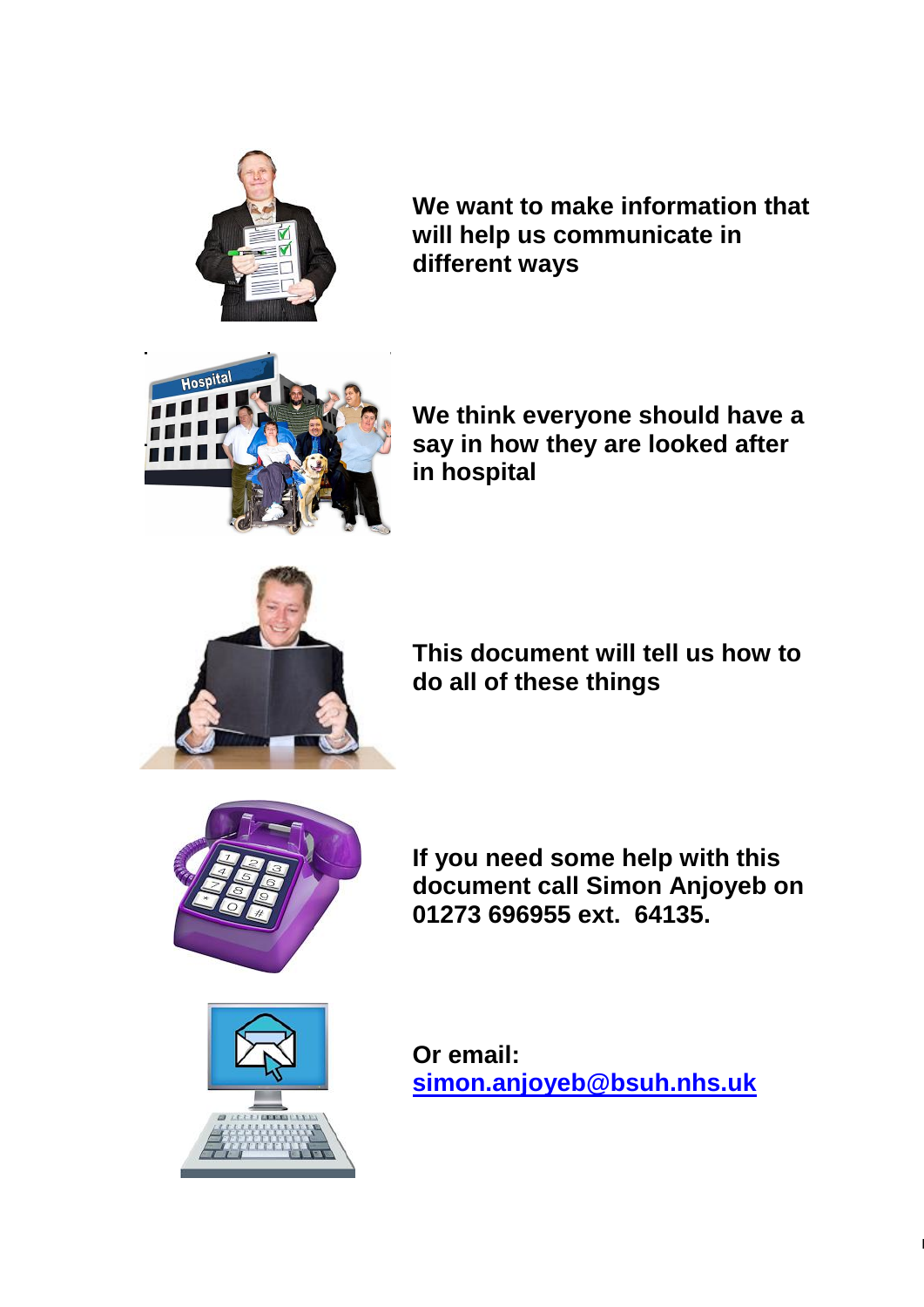# **Contents**

| <b>Section</b>    | Page                                                               |    |
|-------------------|--------------------------------------------------------------------|----|
| 1                 | Introduction                                                       | 5  |
| 2                 | Purpose                                                            | 6  |
| 3                 | <b>Definitions</b>                                                 | 6  |
| $\overline{4}$    | Responsibilities, Accountabilities and Duties                      | 7  |
| 5                 | Policy                                                             | 9  |
| 6                 | <b>Training Implications</b>                                       | 17 |
| $\overline{7}$    | <b>Monitoring Arrangements</b>                                     | 17 |
| 8                 | Due Regard Assessment                                              | 18 |
| 9                 | Links to other Trust policies                                      | 19 |
| 10                | <b>Associated Documentation</b>                                    | 19 |
| 11                | References                                                         | 19 |
| <b>Appendices</b> |                                                                    |    |
| Appendix 1        | Communication Support Services available to our<br><b>Patients</b> | 20 |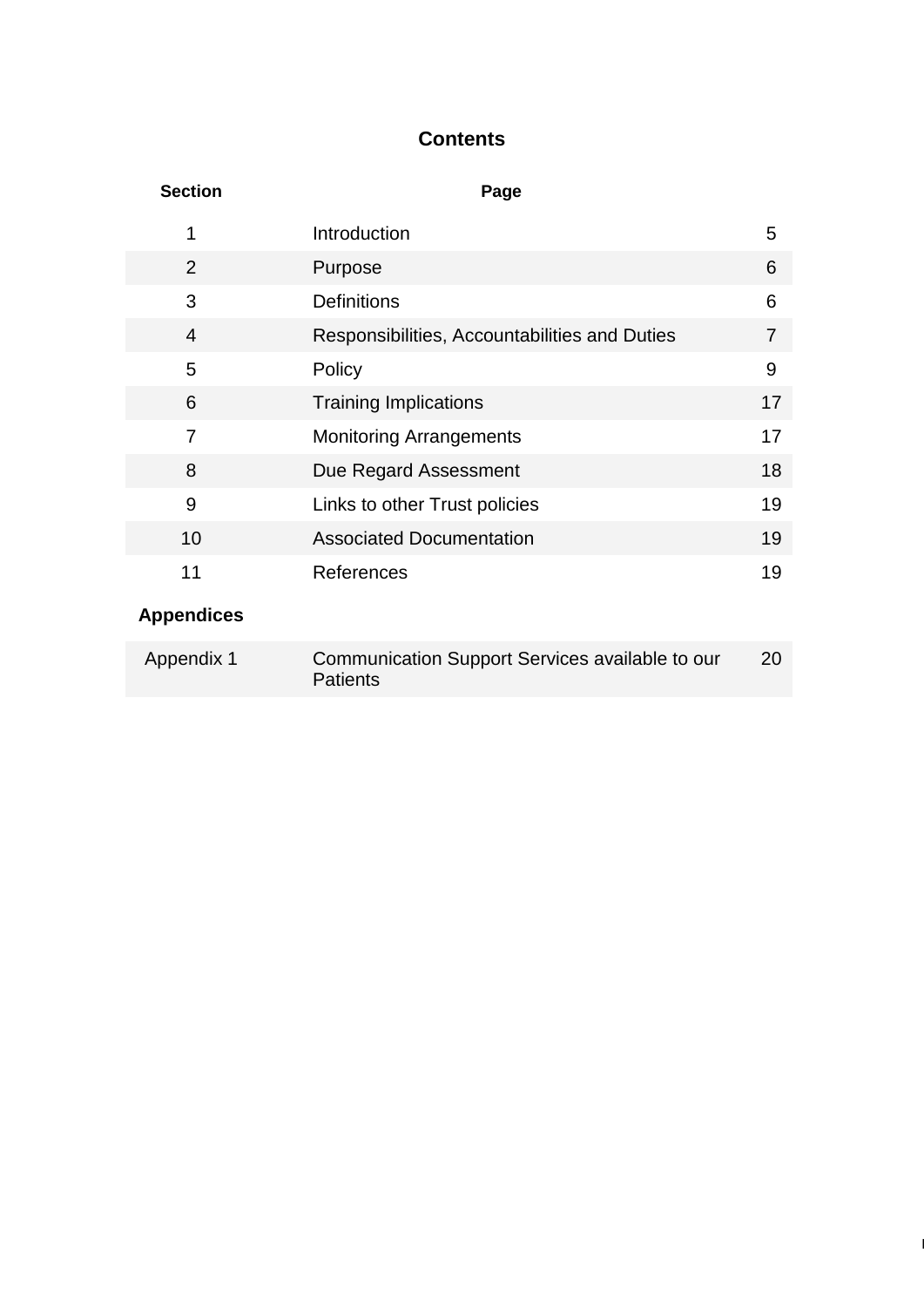## **1. Introduction**

Brighton and Sussex University Hospitals NHS Trust (BSUH) serves a number of diverse communities across Sussex, they all have different needs that the Trust is duty bound to meet in order to allow people to participate fully in their own healthcare decisions, and to support people in making informed choices.

Providing access to interpreters and translated materials supports the promotion of equality and challenges discrimination. It protects the Trust against discriminating against someone who does not speak English or who requires communication support. This policy and principles are fully supported by the Trust's Equality, Diversity and Inclusion Policy, and not always clearly articulated in legislation, the legal frameworks that advocate equality of access to health services are:

- Equality Act 2010
- Human Rights Act (1998)
- The NHS Constitution
- Health and Social Care Act 2008 (Regulated Activities) Regulations 2014 (part 3) as amended: Regulations monitored by CQC 9 (person centred care), 10 (dignity and respect), 11 (need for consent), 12 (safe care and treatment) and 13 (safeguarding service users from abuse and improper treatment).
- Equality Delivery System 2 Objective 2.1 People, carers and communities can readily access hospital, community health or primary care services and should not be denied access on unreasonable grounds.
- Equality Delivery System 2 Objective 2.2 People are informed and supported to be as involved as they wish to be in decisions about their care.
- European Convention for the Protection of Human Rights and Fundamental Freedoms (1950)
- The United Nations Convention of the Rights of Persons with Disabilities (2008).
- The United Nations Convention of the Rights of the Child (1989)

Communication exerts a major influence on patient safety and dignity, as well as satisfaction of a service and the quality of the staff/patient relationship. Failing to provide adequate communication support can have serious implications, potentially leading to incorrect clinical diagnosis and compromised assessments, checks and outcomes. Patients may also be unable to give informed consent if they are unable to understand what is being discussed.

The policy applies to all Trust staff, agency staff, volunteers and anyone else contracted to deliver services for the Trust. It covers all patients, service users, carers and staff who may require access to interpretation, translation or communication support.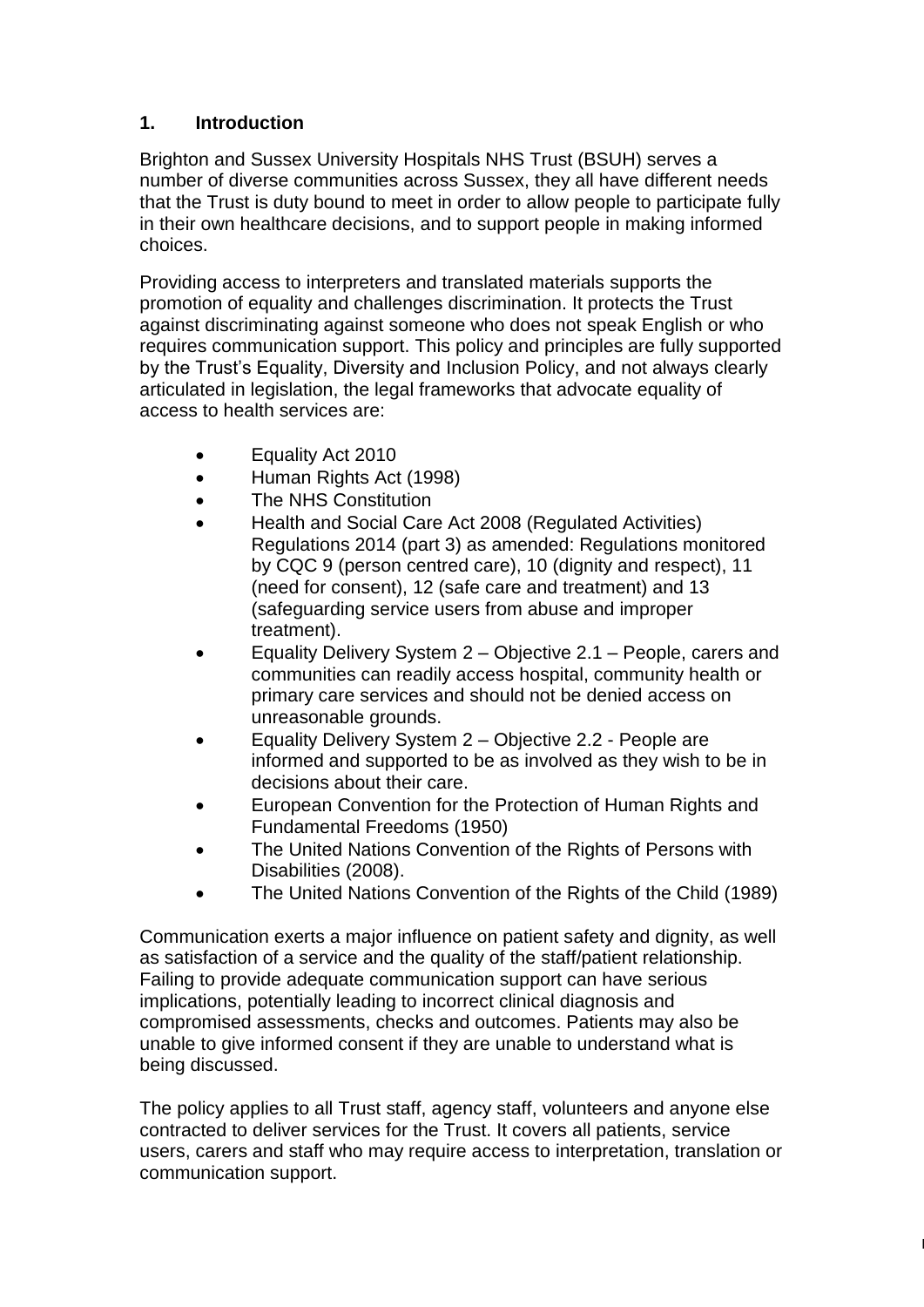# **2. Purpose**

The purpose of this document is to provide appropriate, timely and effective assistance and support to people where the Trust's usual methods of communication may disadvantage them. This policy applies to all areas of the Trust's work to ensure that measures are in place to support communication with non-English speakers, people for whom English is a second language, people with reading or learning difficulties, people with learning disabilities, people with speech and language impairments (which could have resulted from a stroke, brain injury, dementia, etc.), people with visual impairments and deaf people or people with hearing impairments. This policy should be read in conjunction with the Accessible Communications Guidelines as this document provides details of the operational tools to enable accessibility.

# **3. Definitions**

## **3.1 Augmentative and Alternative Communication or Communication Aids/Support**

Any tool that is needed or used to facilitate communication between healthcare professionals and patients, service users or carers e.g. interpreters, induction loop systems, pictorial leaflets, pen and paper, electronic tablets, mobile telephones, other electronic aids, etc.

# **3.2 Interpreting**

Is defined as the accurate transmission of meaning from one language to another, which is easily understood by the recipient. This includes the conversion of spoken language into British Sign Language, (which is a recognised language in its own right) and other sign languages.

Interpreting can be provided face-to-face or by telephone. Interpreting does not include advocating for a patient, service user or carer.

# **3.3 Learning Difficulties**

Any learning or emotional problem that affects, or substantially affects, a person's ability to learn, get along with others and follow convention.

# **3.4 Learning Disabilities**

A learning disability is usually the result of a life-long condition that starts before adulthood. Learning disabilities can occur as a result of genetic or developmental factors, or damage to the brain often at birth. They affect a person's level of intellectual functioning, usually permanently, and may also affect their physical development. Learning disabilities tend to be fairly fixed, and often cannot be treated or controlled with medication or other therapies.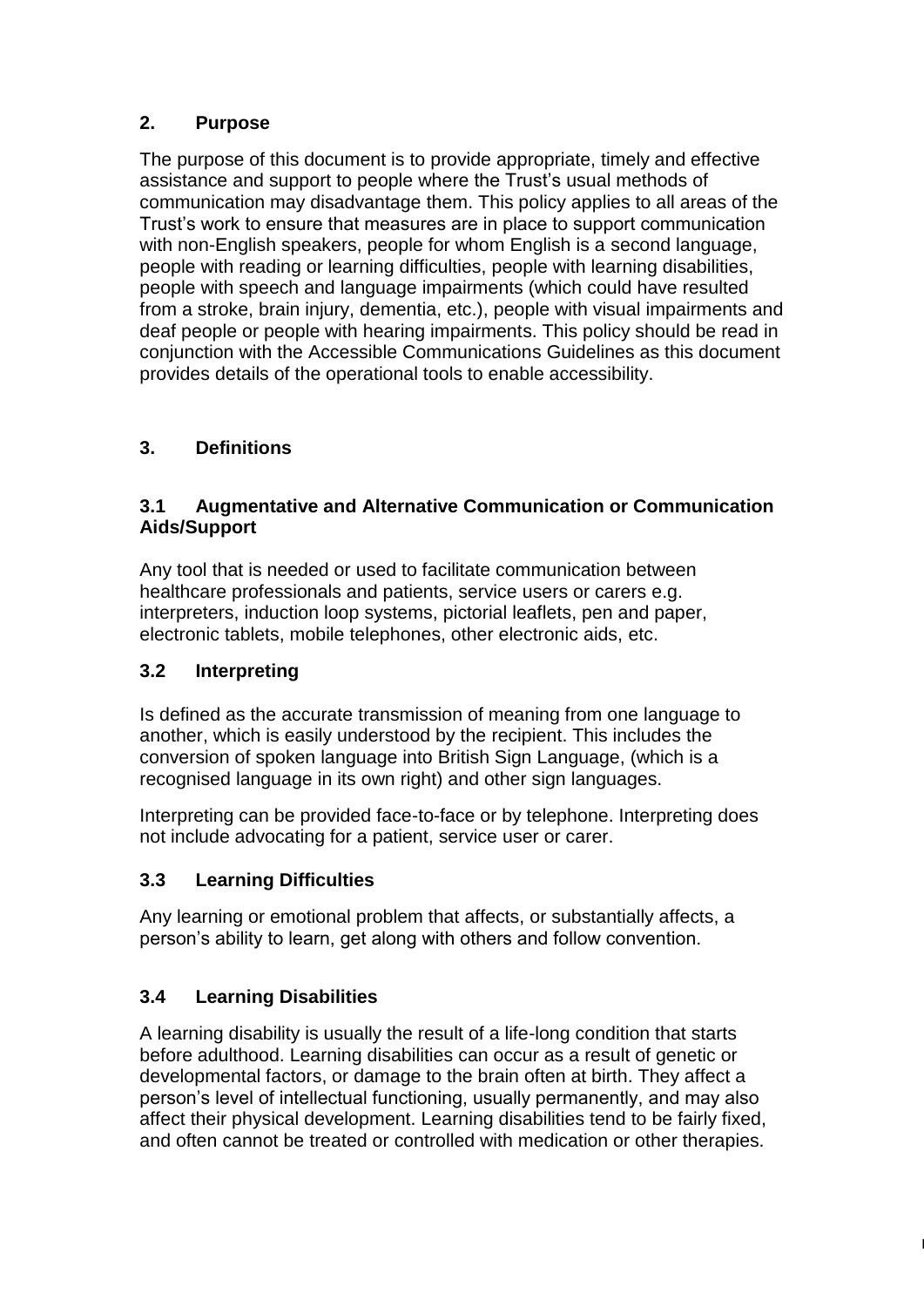# **3.4 Translation**

Is defined as the accurate written transmission of meaning from one language to another, which is easily understood by the reader. This includes the conversion of written information into Braille or Easy Read.

# **4. Responsibilities, Accountabilities and Duties**

## **4.1 Chief Executive**

The Chief Executive has overall responsibility for ensuring that the Trust has the necessary arrangements in place to enable the effective implementation of this policy.

## **4.2 Diversity Matters Steering Group**

The Trust is responsible for ensuring that its services are fair and accessible to all patient/service users. A large part of equality of access in services is to have appropriate communication methods to allow patients and Trust Staff to fully interact with one another. The Diversity Matters Steering Group will ensure that there is access to trained interpretation and translation services. The Trust currently contracts these services from independent external service providers.

## **4.3 Managers**

Managers are responsible for implementation and ensuring staff are aware of this policy. Managers will also raise any issues which may affect the implementation of this policy to the Equality, Diversity and Inclusion Team.

#### **4.4 Staff**

Staff are responsible for implementing the policy effectively and for bring any issues which may affect implementation to their Manager. Their responsibility will vary depending on their role, level and type of contact with the patient or service user. They also need to:

- Recognise that a language/communication support need exists (all staff)
- Assess which language is being spoken (see appendix 1) or signed (frontline staff)
- Assess and make provision for that need in liaison with the patient by booking an interpretation session with the relevant provider (frontline staff)
- Ensuring the assessed communication need is supported appropriately e.g. use of electronic communication aids if needed (all staff)
- Ensure that information in the patient's Communication Passport or Hospital Passport, (or other care profile that is available), is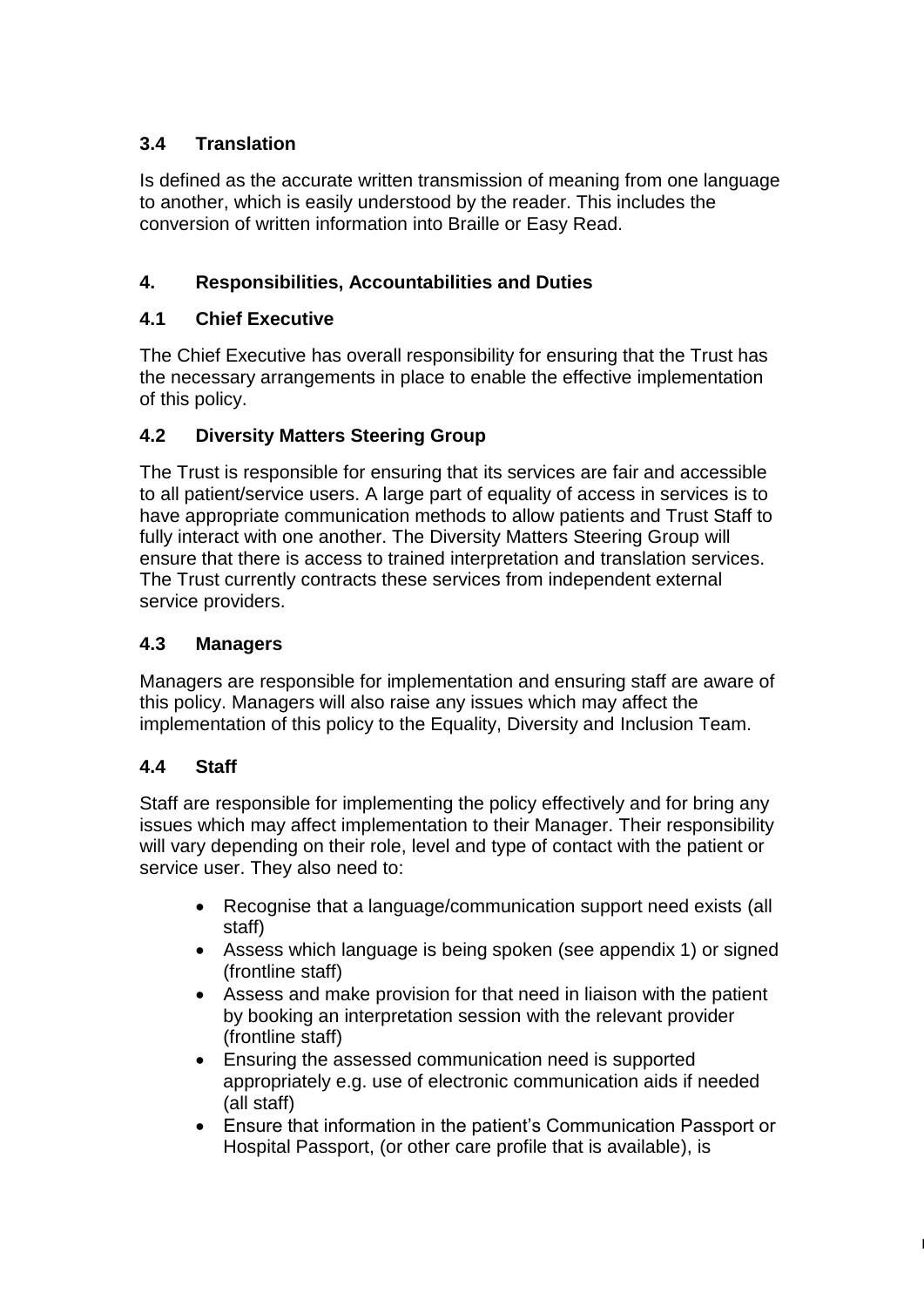identified and shared with other members of the multidisciplinary team who may be working with the patient (clinical staff)

- Ensuring paid carers, families, friends who know the patient, are asked about the communication support needs of the patient (frontline staff)
- Accurately record within the patient's notes the language, dialect or communication support that is required (clinical staff)
- Ensure that any electronic patient record is suitably up to date, and any language/communication support requirement is logged with the appropriate automated indicator/flag in place (frontline staff)

## **4.5 Speech and Language Therapists (SLT)**

The SLT can assess, support and provide therapy for patients with an acquired language or communication difficulty, which may have/are: post stroke, a progressive neurological impairment or a head injury or other acquired brain injury. SLT can also perform swallowing assessments and assess mental capacity for such patients.

#### **4.6 Interpreters**

Interpreters are responsible for

- Accurately interpreting everything that is being said during an appointment.
- Keeping all information obtained in the interpreting session confidential
- $\bullet$  Being impartial interpreters will withdraw from the interpreting session if the patient is a family member or a close friend.
- Providing factual cultural information/explaining cultural differences where appropriate

The interpreter role does **not** include

- Giving their own opinion
- Chaperoning interpreters should never be left alone with patients.
- Advocating for the patient except in cases where further clarification is sought from either Trust staff or the patient, service user or carer
- Witnessing or signing consent forms Interpreters may be asked to provide written verification that they have interpreted any treatment, procedure or surgery to the patient/service user and the message has been understood
- Undertaking other tasks such as translation, lifting patients, looking after patient or service user's children etc.

 $\vert$ 

The interpreter's role must be respected at all times, and they should not be asked to work outside the remit specified above.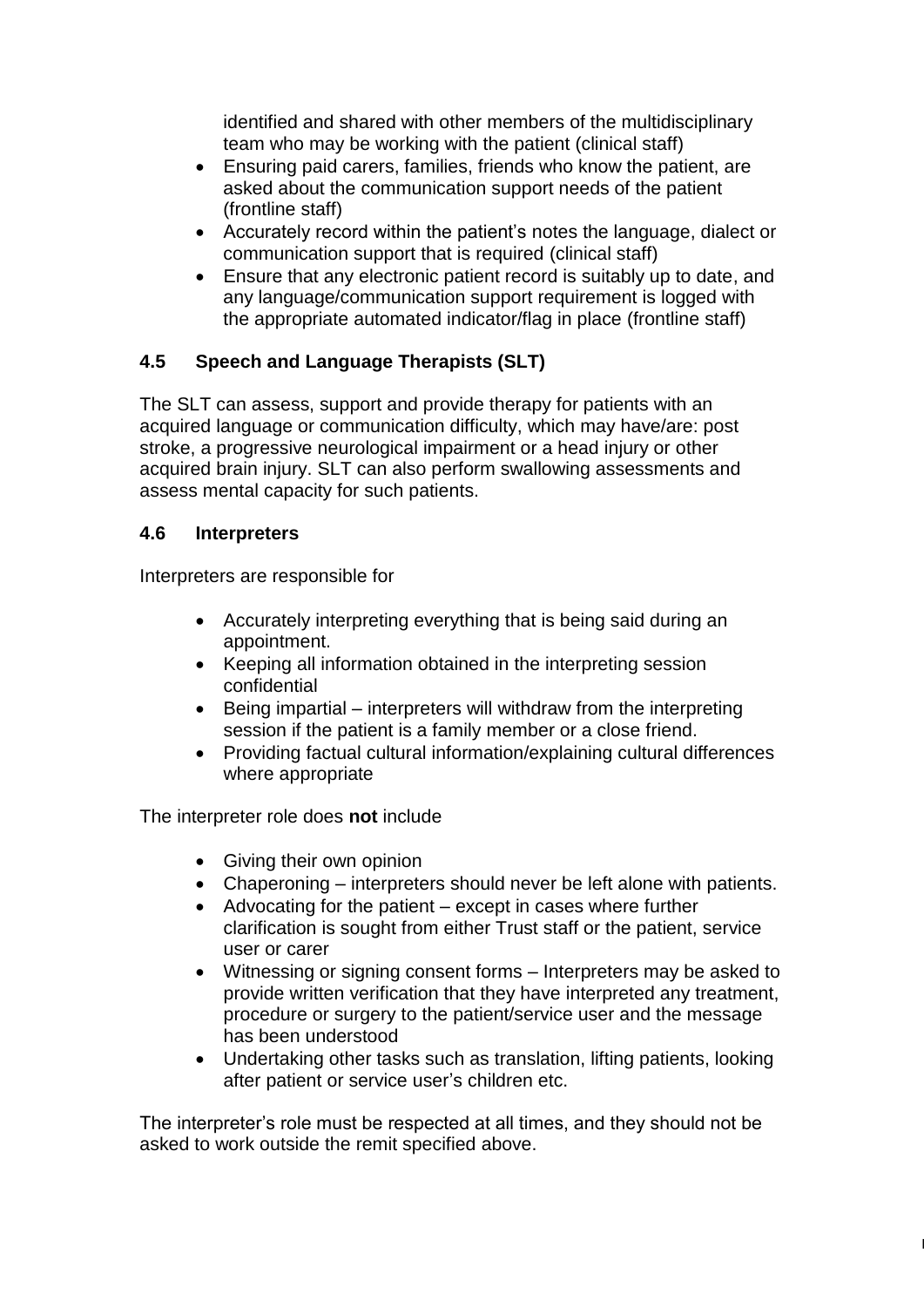# **5. Policy**

#### **5.1 Identifying when an Interpreter might be needed:**

- If the patient/service user speaks English as a second language
- The patient may be able to speak English but whilst under distress, their understanding becomes impaired
- The patient has a sensory impairment and requires specialist support
- The patient has a learning difficulty/disability impairment and requires specialist support

## **5.2 Use of Friends or Family Members as Interpreters**

It is generally unacceptable to use a friend or family member as an interpreter (in cases where there is a language support need), when discussing treatment, care and medical issues with a patient, as the interpreter must be impartial.

If the patient, service user or carer expresses a wish to use an **adult** family member or friend as an interpreter, the importance of using a professional interpreter should be fully explained to them, for example:

- Terminology and the understanding of medical terms/procedures
- Professional interpreters are required to have a level of competencies
- Confidentiality
- All professional interpreters are DBS checked
- Professional accountability
- Accuracy of transmission
- Confidentiality can be further enhanced by using a telephone interpreter if that is acceptable to the patient/service user
- Mitigate the risk factor of claims of medical negligence for inaccurate interpreting

If the patient insists on using a friend or family member, respect their choice provided the friend or family member agrees to interpret accurately what is said, and that there is no conflict of interest. The offer of using a professional interpreter, and the patient, service user or carer's choice not to accept, should be recorded in their notes. However, in cases of mental health, child protection, domestic violence or other sensitive issues, it is **not acceptable** to use family members or friends as interpreters.

**If the patient/service user (that has a language need) is a child, a professional face-to-face interpreter must be used at all times when discussing important, sensitive or confidential information. This, of course, does not prevent the family from being present to provide**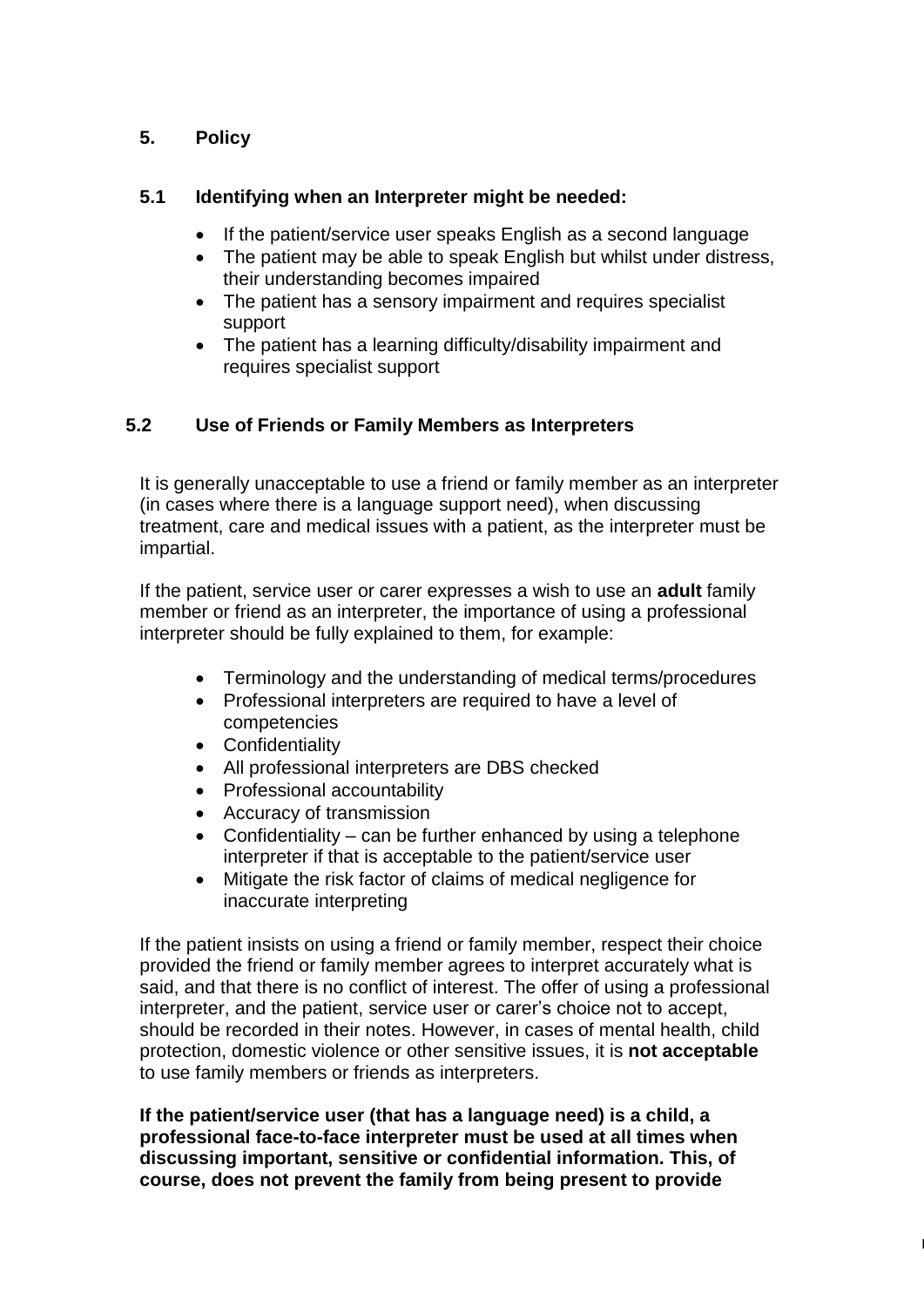#### **support to the child. In line with legislation and guidance on Safeguarding Children, for the purposes of this policy a child is considered as anyone up to the age of 18 years of age.**

For social interaction, basic requests and general conversation, where confidentiality is not an issue, it would be acceptable to use an adult family member, friend or member of staff if both parties are in agreement.

Please see the 'Information about patients/service users who communicate in an overseas language' section in the Accessible Communications Guidelines for operational information about services/methods of communication that are available to patients.

#### **People with Learning Disabilities or Learning Difficulties – see 5.15 of this policy**

#### **5.3 Use of Staff as Interpreters**

It is generally unacceptable to use staff as interpreters. However, there are certain circumstances where it may be acceptable. These are in cases of an emergency (see 'emergency situations') or where the staff member is part of the patient or service user's care team, and it is for the purpose of social interaction, or it has not been possible to arrange an interpreter (e.g. due to time constraints). It should be borne in mind that although staff may be happy to interpret, it is not the most appropriate use of their time and the quality or impartiality of their interpreting cannot be guaranteed.

If a member of staff has been used instead of an interpreter from an agency, the staff member's name and the reasons for using them must be noted in the patient's notes/file on this instance.

#### **5.4 Consent**

Clinicians are required to seek informed consent before initiating treatment, carrying out procedures or examining a patient who has the mental capacity to give consent. If the patient has English as a second language, cannot speak English or requires communication support, it is not acceptable to say that they do not have the mental capacity to give or withhold consent. In all cases it is extremely important to find the most effective way of communicating with the person concerned, as good communication is essential for explaining relevant information in an appropriate way, and for ensuring that the steps being taken meet the individual's needs. In such circumstances clinicians should make reference to the Mental Capacity Act, Mental Capacity Act Policy and Policy for Consent to Examination and Treatment. The clinician must make arrangements for an interpreter (and/or any relevant communications support) and treatment should not be initiated until this happens (exceptions are noted in the 'Emergency Situations' section in this policy).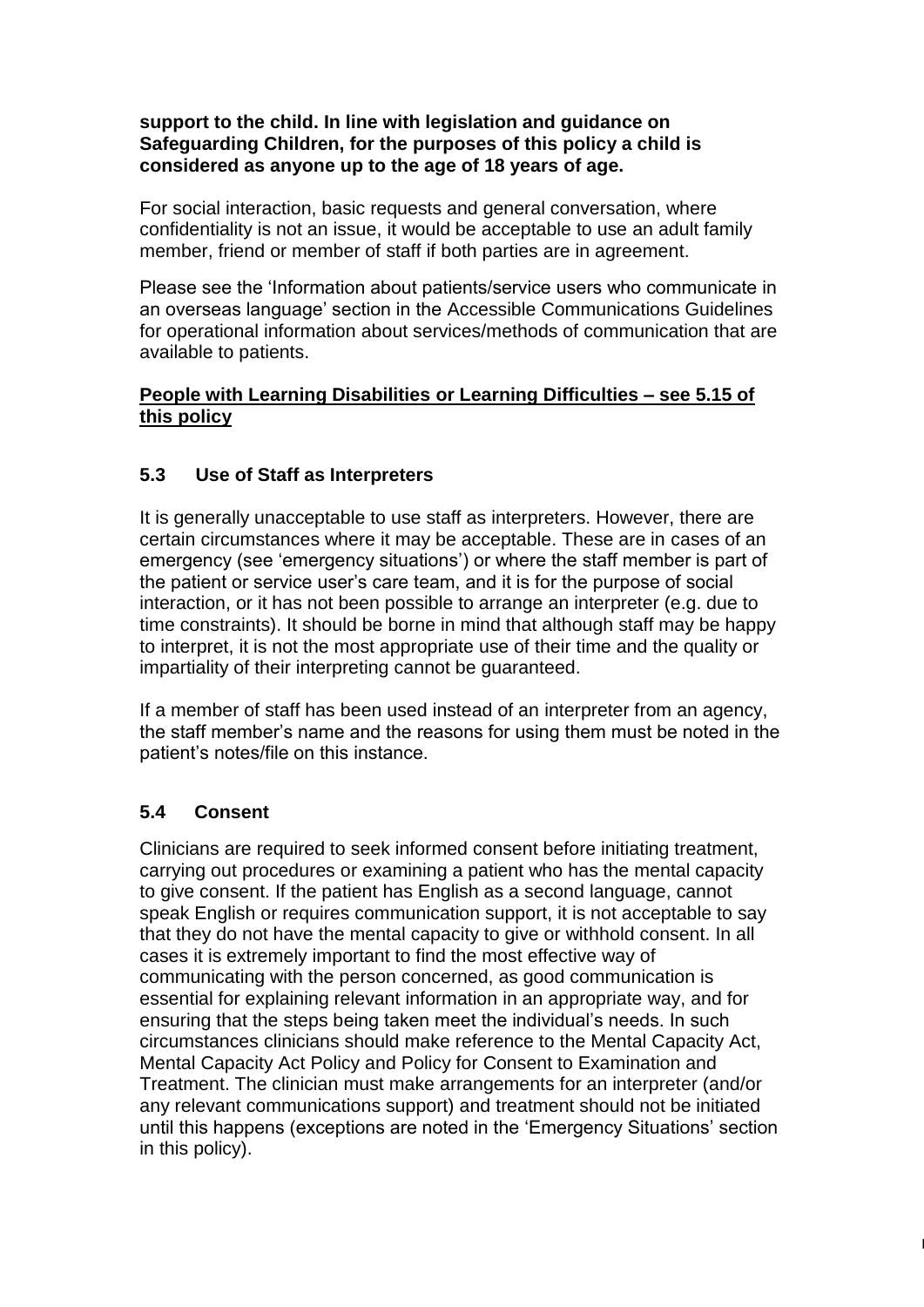Any patients with a speech or language disorder must be referred to the Speech and Language Therapists before any decisions around Mental Capacity are made – it is usual for the SLT to conduct the Mental Capacity assessment for this group of patients.

## **5.5 Intimate Examinations and Procedures**

Please refer to the Policy on Chaperones for Adults during Intimate Examinations and Procedures, for advice on the correct use of chaperones. An interpreter is **not** to be used as a chaperone under any circumstances. If interpretation is required during a procedure or examination, the patient should be shielded from the interpreter by use of curtains or screens where possible. For Deaf or hearing impaired patients their privacy and dignity should be maintained whilst ensuring they can still maintain visual contact with the interpreter.

People with Learning Disabilities may find it beneficial to have the support from their friends, family or paid carer under these circumstances, but this should be discussed with the patient/service user.

## **5.6 Emergency Situations**

In emergency situations it may be necessary to use staff members, an **adult** family members, friends or paid carers to help communicate basic information about care or personal history, but they should not be used to interpret clinical information, medical terminology or facilitate decision making about clinical care. (In cases where there is a language or communication support need (i.e. British Sign Language). In the event of an emergency situation requiring interpretation relating to consent or treatment, decisions must be made in the patient's 'best interests', and should not delayed waiting for an interpreter. This should be fully documented in the patient notes. Clinicians should try to communicate with the person and keep them informed of what is happening. (*It should be noted when using the emergency telephone line for Sussex Interpreting Services (SIS), they aim to provide an interpreter from 60 minutes of receiving the telephone call).* Depending on the situation (where there is an overseas language need) you may decide that telephone interpreting is more appropriate given the circumstances, you will on average have a 30-40 second wait before being connected to an appropriate telephone interpreter. See appendix 1 for contact details, and the 'Information about patients/service users who communicate in an overseas language' section in the Accessible Communications Guidelines.

#### **People with Learning Disabilities or Learning Difficulties – see 5.15 of this policy**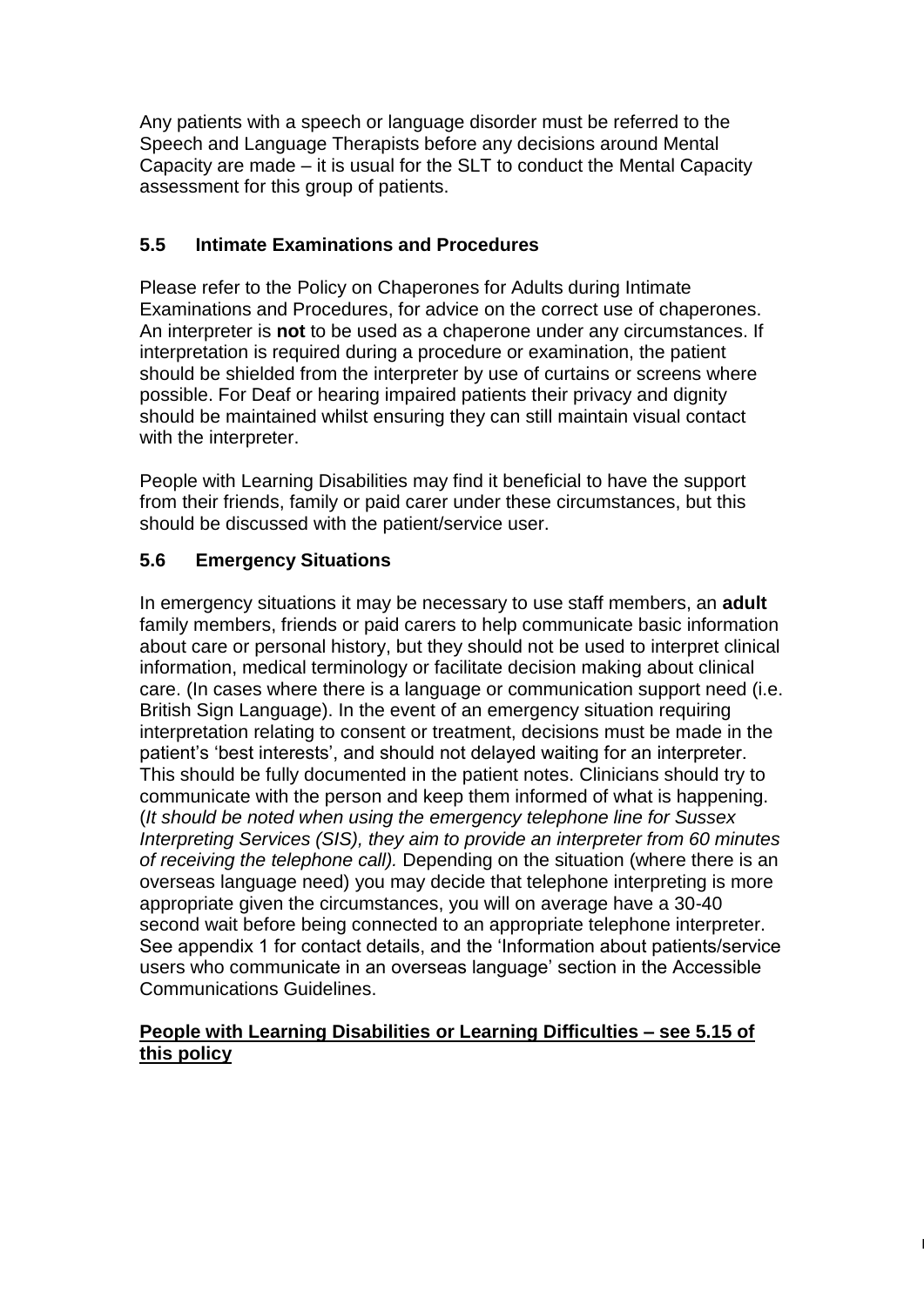# **5.7 Translation**

Patient/service user information should be offered and available in the relevant language and/or appropriate format (e.g. large print, Easy Read, audio or Braille for example), and information should use language and images that reflect and promote equality of opportunity and values diversity.

Please ensure that the information is compliant with the Carer and Patient Information Policy before you consider having the patient information translated. For information to be translated it should be approved and compliant with Trust policy.

Examples of information that may require translating:

- Appointment letters also consider the use of bilingual appointment letters that are on the EDI Info-net site
- Patient information leaflets
- Written instructions for taking medicine i.e. medicine labels
- Consent Forms

Please see the 'Information about patients/service users who communicate in an overseas language' section in the Accessible Communications Guidelines for operational information about services/methods of communication that are available to patients.

#### **Translation of Documents into Easy Read**

The main purpose of an Easy Read document is to inform people with learning disabilities, learning difficulties or low literacy levels what they need to know. Easy Read is not a simple translation of existing documents into easier to understand language. Easy Read versions should concentrate on the main points of a document so that people with learning disabilities can understand the main issues and make decisions if necessary. Easy Read documents will typically be broken into easy to read sentences with an illustrative picture which reflects the main points being made.

Please see the 'Information about patients/service users that have a Learning Disability' and 'Information about patients/service users with visual impairments or those that are blind' sections in the Accessible Communications Guidelines for operational information about ways of getting patient information translated into Easy Read.

#### **5.8 Written Medical Information that is not in English**

There might be occasions where a patient/service user may bring medical notes, letters, etc with them. Interpreters are not allowed to translate documents, but can offer a 'sight translation' – this will give the member of staff/team treating the patient/service user the general spirit of the documentation, which will aid in deciding if the document needs to be translated or not. If you need a document translated please contact a member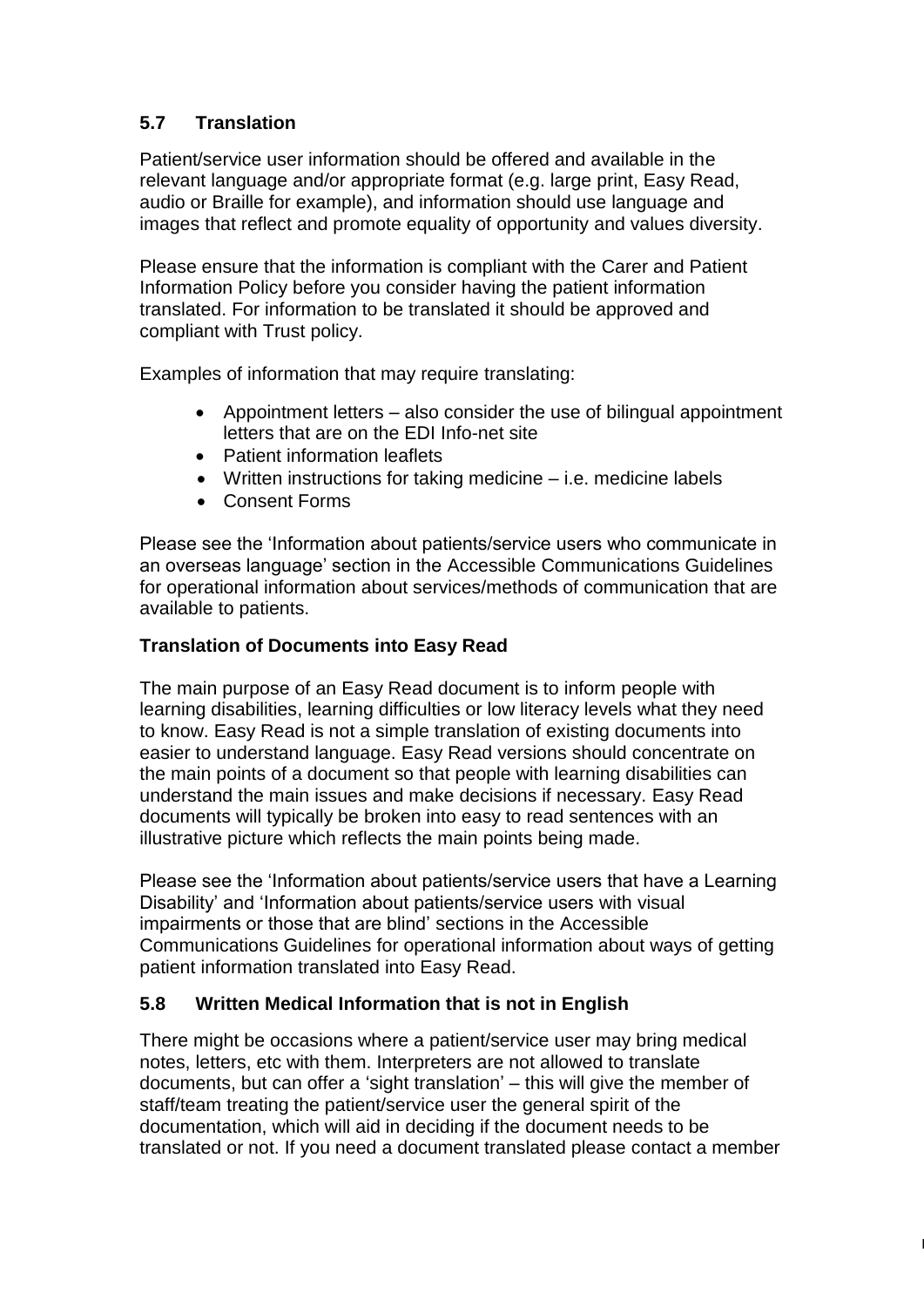of the Equality, Diversity and Inclusion team.

## **5.9 Religious, Cultural and Spiritual Beliefs**

Staff who are delivering care should remember that meeting the patient's religious, faith or spiritual needs is just as important as meeting their physical or psychological needs. The Chaplaincy team can help facilitate this. When making arrangements for a member of the Chaplaincy team to visit the patient or service user, you will need to advise the team of the language or communication support need and to make the necessary arrangements for those needs to be met.

It is important to remember that being polite is different in different cultures. Some patients, service users and carers may prefer to use the services of an interpreter who is of the same gender (i.e. male to male or female to female). Please check with the individual (where possible) and advise the interpretation service to establish if this request can be met.

The Chaplaincy team can be contacted on ext. 4122 (RSCH) or 8232 (PRH) or look on their Info-net site for further details: [http://nww.bsuh.nhs.uk/clinical/teams-and-departments/trust-wide](http://nww.bsuh.nhs.uk/clinical/teams-and-departments/trust-wide-teams/chaplaincy-spiritual-care-and-bereavement-services/)[teams/chaplaincy-spiritual-care-and-bereavement-services/](http://nww.bsuh.nhs.uk/clinical/teams-and-departments/trust-wide-teams/chaplaincy-spiritual-care-and-bereavement-services/)

## **5.10 Children (including Safeguarding)**

It is unethical and inappropriate to use children as interpreters under **any**  circumstances.

If the patient requiring an interpreter is a child, it is unacceptable to use the child's family/carers to interpret under **any** circumstances. A professional face-to-face interpreter provided by the Trust should be used in every instance. (It is generally not recommended to use a telephone interpreter for patients that are children). The Laming Report, investigating the death of Victoria Climbié states "When communication with a child is necessary for the purposes of safeguarding and promoting that child's welfare, and the first language of that child is not English, an interpreter must be used." (Recommendation 18 paragraph 6.25).

#### **5.11 Adults and Safeguarding**

As with children, adults in need of an interpreter to fulfil a language or communication need, and is deemed as a safeguarding risk should have a professional face-to-face interpreter provided by the Trust in every instance.

It should be highlighted that consideration should be given that, in some cultural groups there is the potential of wariness of having an interpreter if the patient identifies as lesbian, gay, bisexual or transgender in certain circumstances. In such cases consideration should be given as to how would be best to deliver the interpreting service e.g. face-to-face or telephone interpretation (if the patient cannot be persuaded to have a face-to-face).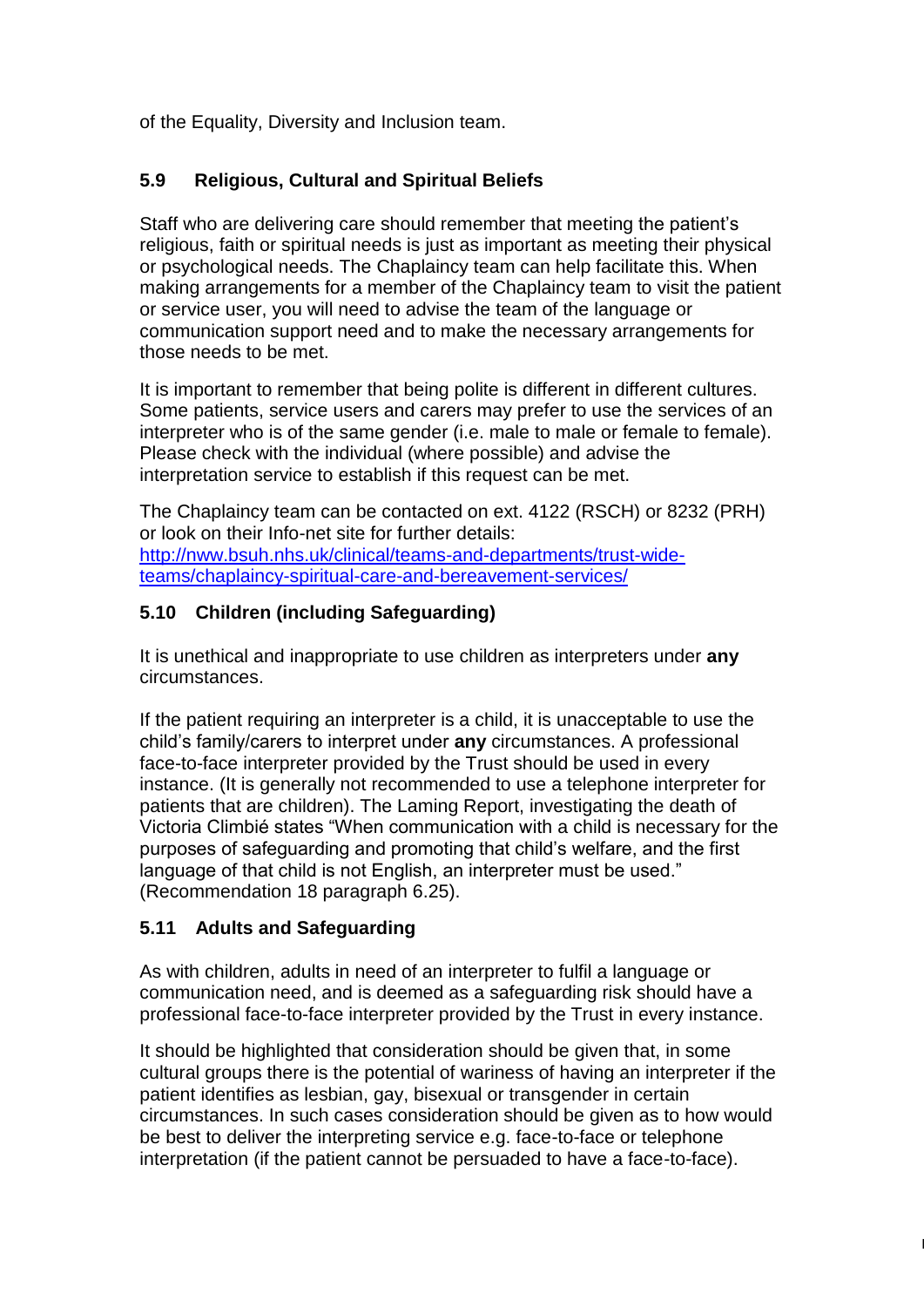# **5.12 Abuse and Neglect**

Interpreters are not responsible for assessing whether or not patients have experienced abuse. However, if during or after the interpreting session the patient discloses such information to the interpreter, the interpreter will convey this message to the professionals for whom they are interpreting or the interpreter's line manager. It is the responsibility of Trust staff to report any issues of abuse/neglect.

#### **5.13 Patients and Service Users with Acquired Language or Communication Impairments**

Any patient or service user that have developed an acquired language or communication difficulty which may include the following patients/service users who have/are: post stroke, a progressive neurological impairment, a head injury or other acquired brain injury – could benefit from the services from Speech and Language Therapy (SLT).

The SLT operates an open referral for all patients presenting with communication difficulties. SLT will prioritise, assess and advise. In some cases ongoing therapy will be undertaken and in others onward referral organised. In the case of staff or others who feel that they have a communication difficulty, SLT will be able to advise where help can be sought.

Please contact extension 8057 (PRH) or extension 4891 (RSCH) for further details.

Please see the 'Information about patients/service users with an acquired communication or language impairment' section in the Accessible Communications Guidelines for operational information about services/methods of communication for this group of patients.

#### **5.14 Patients, Service Users and Carers who have Mental Capacity Issues**

A proportion of people who have mental capacity issues may find it useful to enlist support from an independent advocate. Advocacy is a specialist skill, where there is a need of an advocate please refer to the IMCA section in the Mental Capacity Act Policy or contact specialist mental health charities e.g. Mind and Rethink.

For patients/service users with an acquired language or communication disorder please see section 5.4 of this policy.

#### **5.15 Patients, Service Users and Carers who have Learning Disabilities or Learning Difficulties**

The severity of any learning disability or difficulty will need to be assessed so that appropriate support for communication can be given. In general, speaking clearly and precisely using **plain English** and non-medical terminology can be effective at communicating what is needed.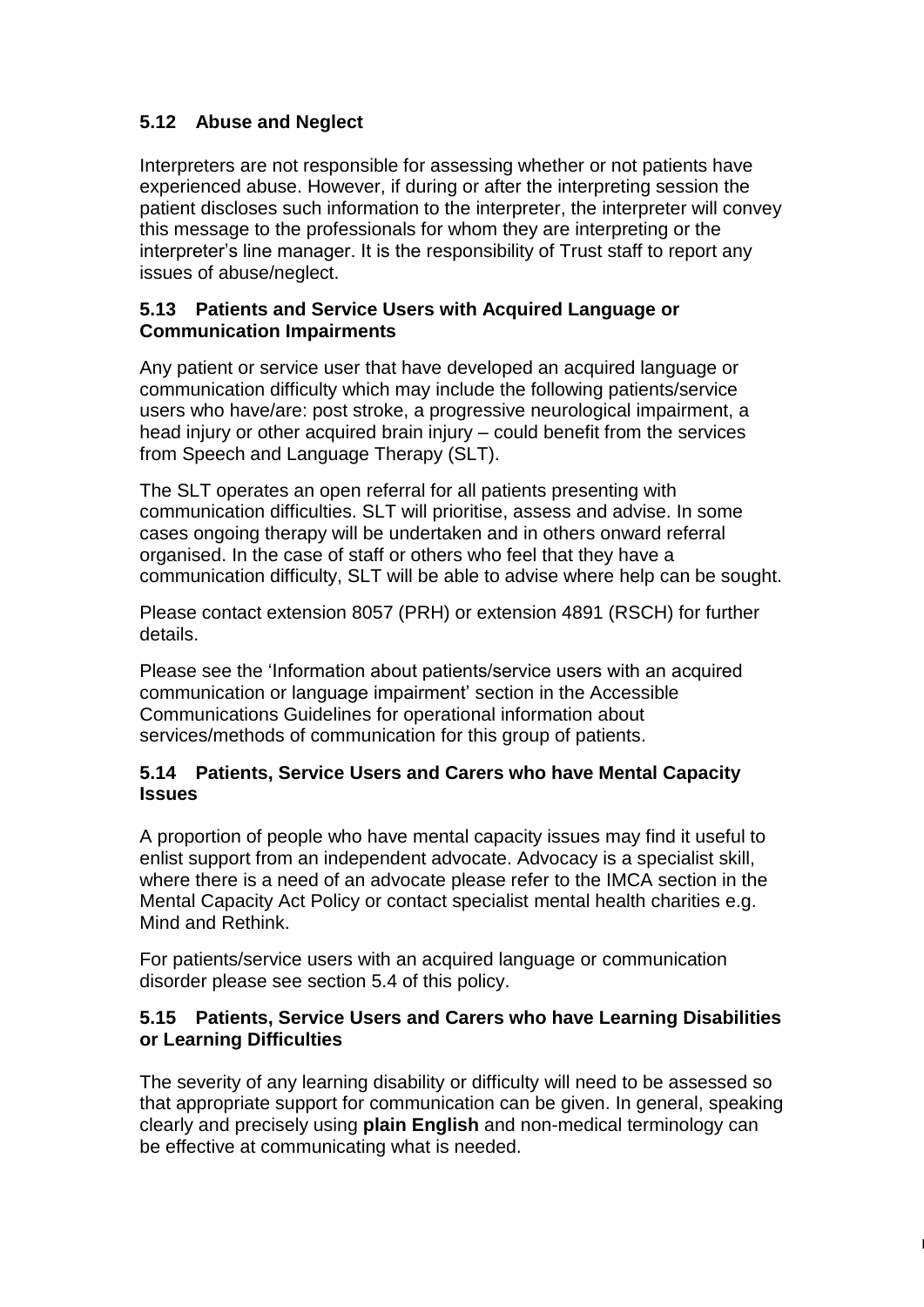Paid carers, family and friends of people with learning disabilities or difficulties have the most relevant information about the patient/service user's individual communication support needs, and should be closely involved and asked to support the patient e.g. being present during ward rounds or when the patient is going for a scans or tests.

Please ask for and use any documented information that may be available about the communication support needs of the patient/service user e.g. Hospital Communication Passport, Speech and Language Therapy reports, etc.

However, there are some patients who require additional support and would benefit from the assistance of the Learning Disabilities Liaison Team (LDLT). The team can act as a communication conduit and offer specialist advice. If the patient/service user would benefit from advocacy, the team can assist in enabling this and can be contacted on ext. 64975.

Unless there is a language or specific communication requirement e.g. Sign Language or Makaton, there should not be a need for a formal interpreter.

Please see the 'Information about patients/service users that have a Learning Disability' section in the Accessible Communications Guidelines for operational information about services/methods of communication that are available to patients.

## **5.16 Patients and Service Users with Dementia**

Trying to communicate with patients that have dementia can be challenging, and can require an entirely different approach to delivering care. There are a number of initiatives that are currently undertaken by the Trust, which can be used to alleviate some of the difficulties associated with Dementia, these can be located on the Dementia Info-net site:

<http://nww.bsuh.nhs.uk/clinical/teams-and-departments/dementia-care/>

You can also contact the Lead Nurse for Dementia or your Dementia Champion (if you have one) for further support and advice.

#### **5.17 Patients, Service Users and Carers who are Deaf or have Hearing Impairments**

The needs of people with hearing impairments differ and the type of support needed depends on a number of factors such as the severity of the impairment, age, personal preferences. There are various forms of communication aids however; the Trust recommends the use of induction loop systems, text relay, sign supported English and British Sign Language (BSL).

Most people who are deaf from birth/early childhood will be able to use the services of a BSL interpreter however, this should not be assumed. **Some people with hearing impairments may not be able to read or write English.**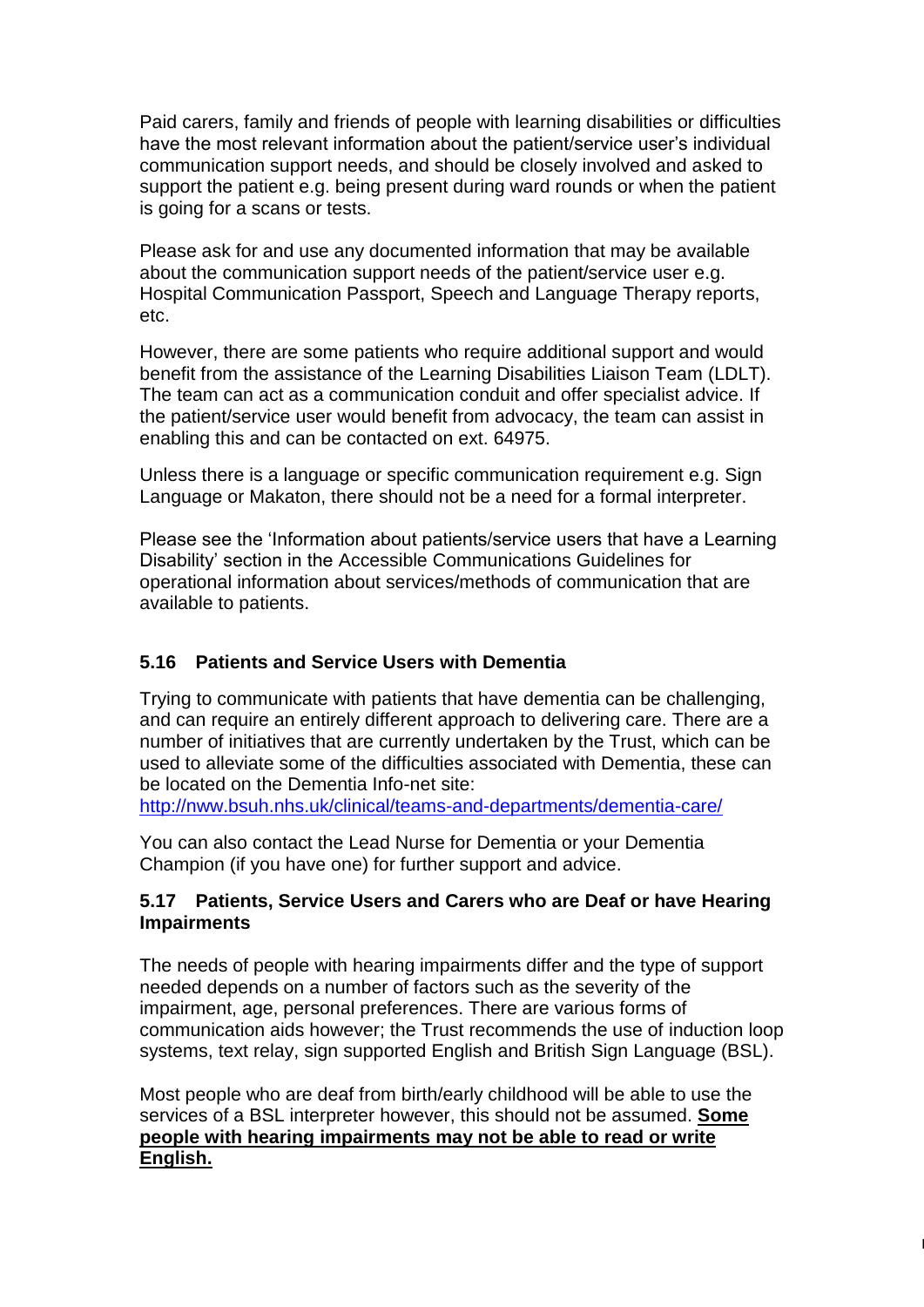All clinical settings should be able to access and use either a fixed or portable hearing induction loop system. The Audiology Department will be able to offer training if staff are unaware of how to use an induction loop system.

Please see the 'Information about patients/service users that have a hearing impairment' section in the Accessible Communications Guidelines for operational information about services/methods of communication that are available to patients.

#### **5.18 Patients, Service Users and Carers who have Visual Impairments or are Blind**

For patients, service users or carers that have a visual impairment or are blind, communications should be tailored to meet their individual needs e.g. large font, Braille, email or audio format. You may need to offer assistance to the individual to ensure they can navigate their way around the hospital or department. Ensure that you are able to resource these requirements properly in terms of time and staffing.

Please see the 'Information about patients and service users with a visual impairments or those that are blind' section in the Accessible Communications Guidelines for operational information on ways to tailoring services to meet the needs for those with visual impairments or blind.

#### **5.19 Patients, Service Users and Carers who are Deafblind**

Deafblind people all have different degrees of visual and hearing impairments, it is important to note that Deafblind people do not all communicate in the same way. It is important that any adjustments to communication process fully embraces the Deafblind person's individual needs and capabilities.

Deafblind interpreters are trained to use the Deafblind Alphabet: where words are spelt out onto the fingers and hands of a deafblind person.

Please see the 'Information about patients/service users that are Deafblind (dual sensory loss)' section in the Accessible Communications Guidelines for operational information about services/methods of communication that are available to patients.

#### **5.20 Budgetary Information**

All patient/service user interpretation activities are currently funded by centralised Trust funds.

There is also centralised funding for translation, please contact the EDI team for further details.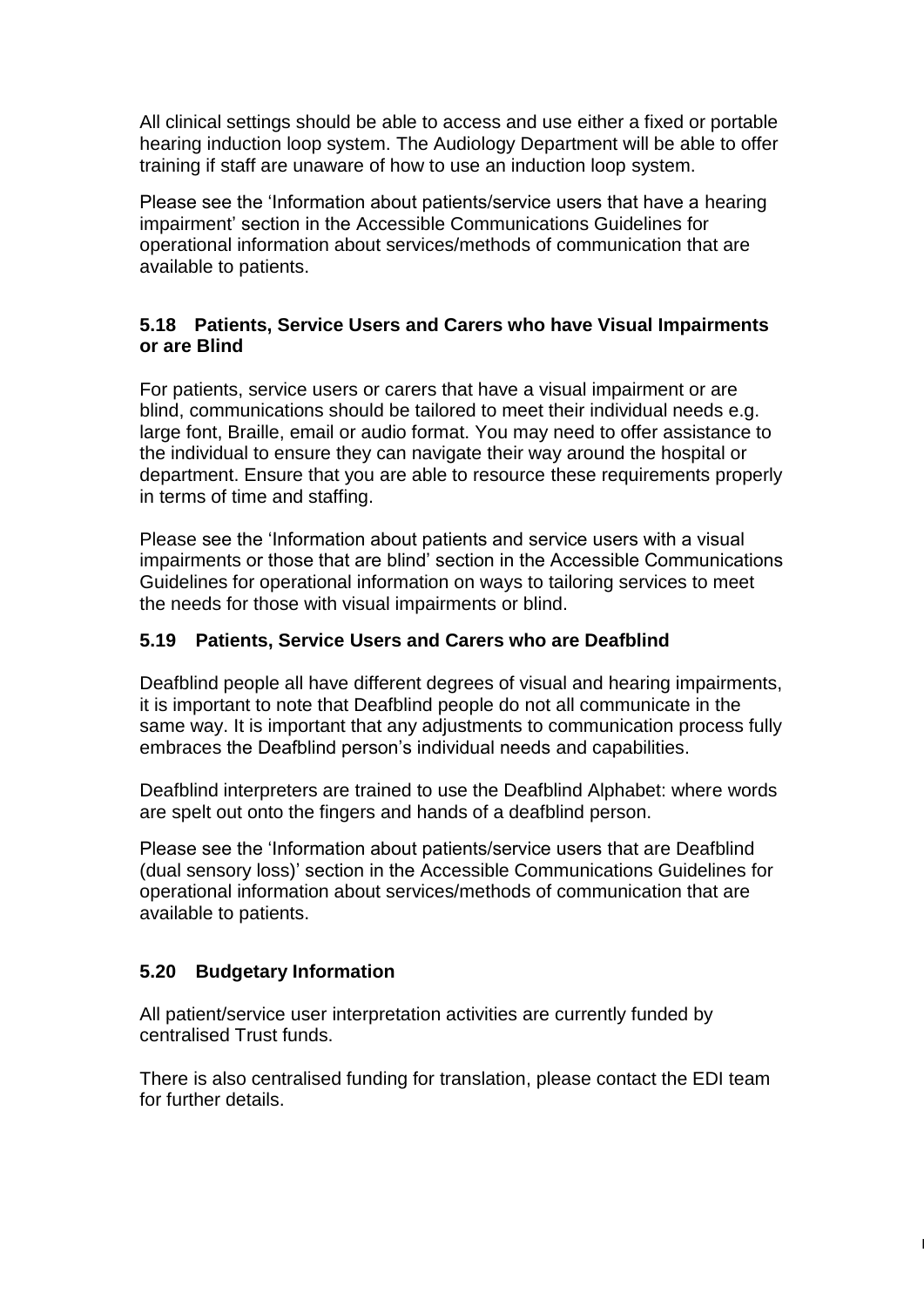# **5.21 Interpretation and Translation for Staff**

There may be occasions where staff have an interpretation or translation requirement (e.g. the staff member has a sensory impairment). In these cases the current core contract (with any of the Trust's providers) will cover such sessions.

There is external funding for interpretation or translation requirements that originate from a disability. This would be arranged from the Access to Work scheme, which is run and monitored by Job Centre Plus. For further information or to apply for funds contact your local Job Centre Plus, or look at the Disability and Reasonable Adjustment Guidelines: [http://www.bsuh.nhs.uk/work-and-learn/equality-diversity-and-human](http://www.bsuh.nhs.uk/work-and-learn/equality-diversity-and-human-rights/resources/policies-and-guidelines/)[rights/resources/policies-and-guidelines/](http://www.bsuh.nhs.uk/work-and-learn/equality-diversity-and-human-rights/resources/policies-and-guidelines/)

## **6. Training Implications**

The main principles contained within this policy will be included in the content of the Equality, Diversity and Inclusion Awareness Training, and Disability Awareness Training packages.

| Measurable<br><b>Policy Objective</b>                                                                                                      | Monitoring<br>/ Audit<br>Method                                                     | Frequency | Responsibility<br>for performing<br>monitoring     | Where is monitoring<br>reported and which<br>groups / committees will<br>be responsible for<br>progressing and reviewing<br>action plans |
|--------------------------------------------------------------------------------------------------------------------------------------------|-------------------------------------------------------------------------------------|-----------|----------------------------------------------------|------------------------------------------------------------------------------------------------------------------------------------------|
| Ensure that there<br>are appropriate<br>services to<br>enable<br>interpretation and<br>translation<br>activities to occur<br>in the Trust. | Ensure that<br>contracts<br>and service<br>use are<br>monitored<br>and<br>reviewed. | Annually  | Head of<br>Equality,<br>Diversity and<br>Inclusion | Quarterly meetings with<br><b>Communication Support</b><br><b>Providers and CCG</b>                                                      |
| To Ensure that<br>the Trust's<br>services for<br>interpretation and<br>translation meets<br>the needs of the<br>communities it<br>serves.  | <b>Monitor</b><br>patient<br>complaints<br>and<br>plaudits.                         | Quarterly | Head of<br>Equality,<br>Diversity and<br>Inclusion | Quarterly meetings with<br><b>Communication Support</b><br><b>Providers and CCG</b>                                                      |

 $\vert$ 

## **7. Monitoring Arrangements**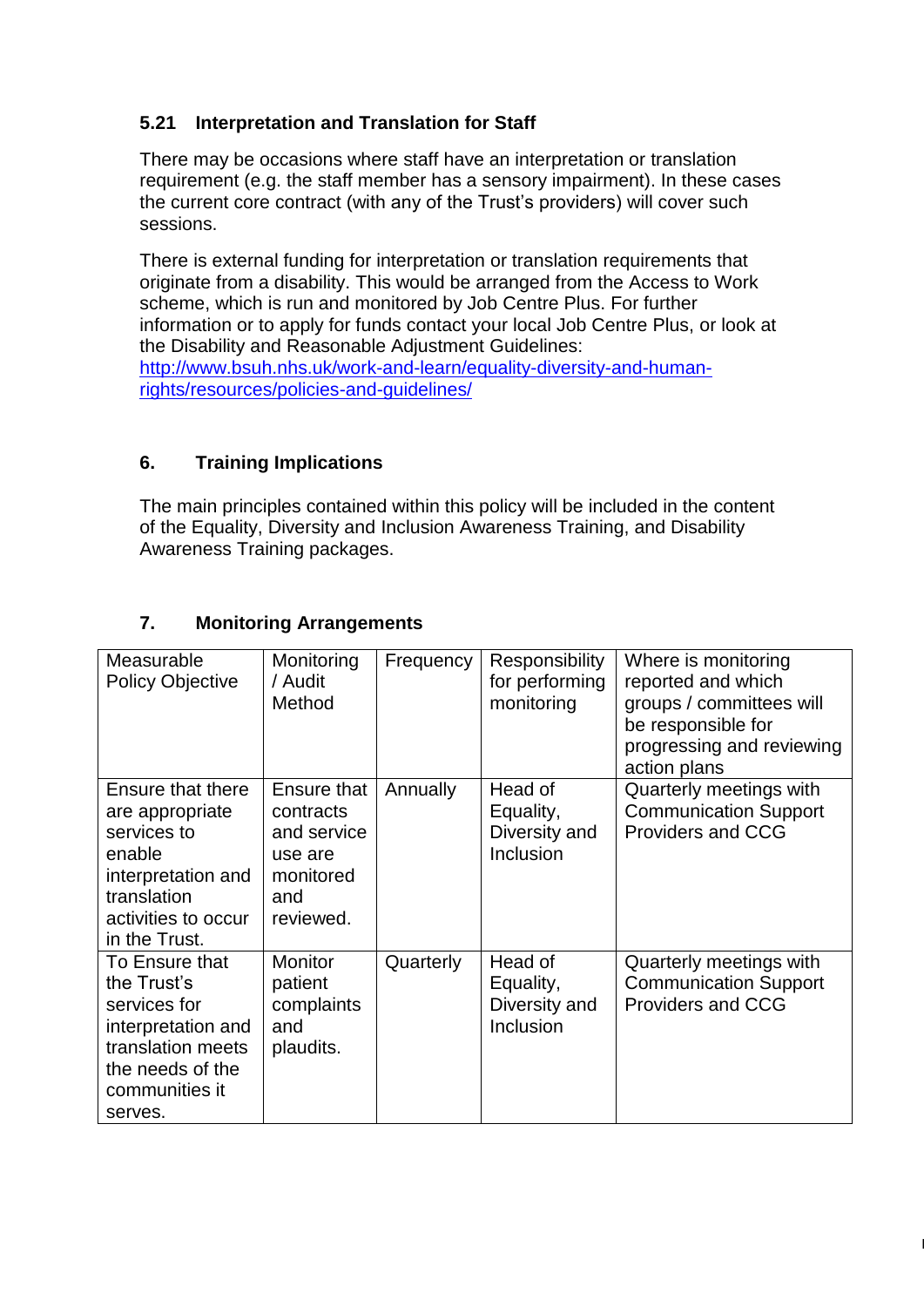# **8. Due Regard Assessment**

# **Due Regard Assessment Tool**

To be completed and attached to any policy when submitted to the appropriate committee for consideration and approval.

|    |                                                                                                               | Yes/No      | <b>Comments</b>                                                                                                                                                                                                                                                         |
|----|---------------------------------------------------------------------------------------------------------------|-------------|-------------------------------------------------------------------------------------------------------------------------------------------------------------------------------------------------------------------------------------------------------------------------|
| 1. | Does the document/guidance affect one<br>group less or more favourably than another<br>on the basis of:       |             |                                                                                                                                                                                                                                                                         |
|    | Age<br>٠                                                                                                      | Yes         | Children must never be used<br>as interpreters nor should they<br>have anything other than a<br>professional interpreter. (See<br>5.2 and 5.10).                                                                                                                        |
|    | <b>Disability</b><br>$\bullet$                                                                                | Yes         | Provision is made to meet a<br>wide range of communication<br>support needs. (See 5.7, 5.15,<br>5.14, 5.17, 5.13, 5.18, 5.9 &<br>$5.9$ ).                                                                                                                               |
|    | Gender<br>$\bullet$                                                                                           | Yes         | There could be circumstances<br>where the interpreter is<br>requested to be of the same<br>gender as the patients, service<br>user or carer. (See 5.13).                                                                                                                |
|    | Gender identity<br>$\bullet$                                                                                  | Potentially | See Race                                                                                                                                                                                                                                                                |
|    | Marriage and civil partnership<br>$\bullet$                                                                   | No          |                                                                                                                                                                                                                                                                         |
|    | Pregnancy and maternity<br>$\bullet$                                                                          | No          |                                                                                                                                                                                                                                                                         |
|    | Race<br>$\bullet$                                                                                             | Yes         | Where language is an issue<br>the policy endeavours to<br>provide mechanisms that help<br>to bridge this issue. (See 5.1,<br>5.2, 5.7 & 5.8). In certain<br>circumstances LGBT persons<br>may not be comfortable having<br>a face-to-face interpreter (See<br>$5.11$ ). |
|    | Religion or belief                                                                                            | Yes         | Consideration given to same-<br>sex practitioners (see 5.9).                                                                                                                                                                                                            |
|    | Sexual orientation, incuding lesbian, gay<br>$\bullet$<br>and bisexual people                                 | Potentially | See Race                                                                                                                                                                                                                                                                |
| 2. | Is there any evidence that some groups are<br>affected differently and what is/are the<br>evidence source(s)? |             | http://www.actiononhearinglos<br>s.org.uk/supporting-<br>you/communication-support/i-<br>am-a-service-provider-looking-<br>for-communication-<br>support/information-on-<br>communication-support-for-<br>service-providers.aspx                                        |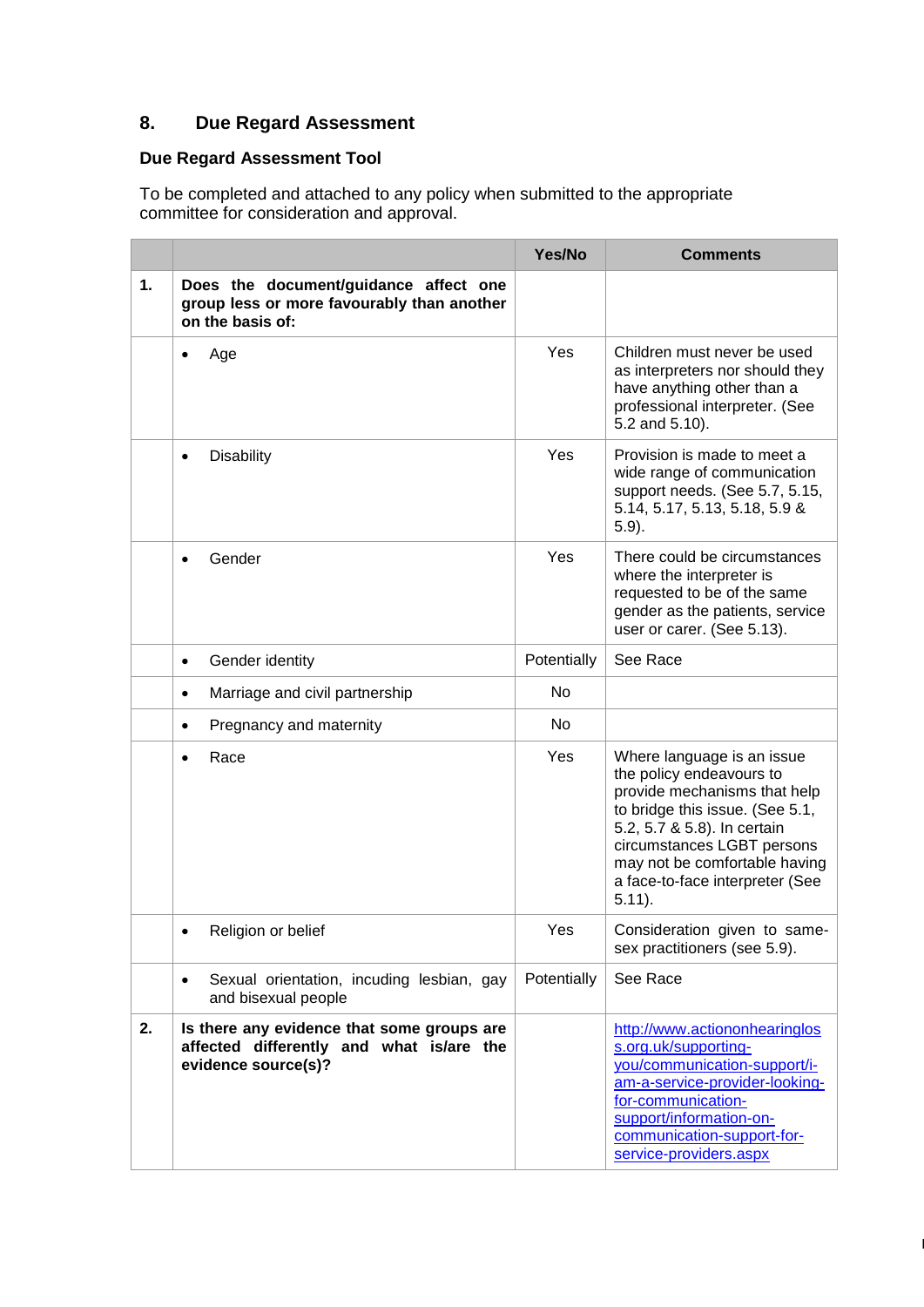| 3. | you have identified<br>potential<br>lf<br>discrimination, are there any exceptions<br>valid, legal and/or justifiable?                                                                                                 | Yes.       | If a patient requests a same-<br>sex interpreter which is not<br>available the patient can either<br>continue with appointment or<br>reschedule. |
|----|------------------------------------------------------------------------------------------------------------------------------------------------------------------------------------------------------------------------|------------|--------------------------------------------------------------------------------------------------------------------------------------------------|
| 4. | Is the impact of the document/guidance<br>likely to be negative?                                                                                                                                                       | No.        |                                                                                                                                                  |
| 5. | If so, can the impact be avoided?                                                                                                                                                                                      | N/A        |                                                                                                                                                  |
| 6. | What alternative is there to achieving the<br>document/guidance without the impact?                                                                                                                                    | N/A        |                                                                                                                                                  |
| 7. | Can we reduce the impact by taking<br>different action and, if not, what, if any, are<br>the reasons why the policy should continue<br>in its current form?                                                            | N/A        |                                                                                                                                                  |
| 8. | Has the policy/guidance been assessed in<br>terms of Human Rights to ensure service<br>users, carers and staff are treated in line<br>with the FREDA principles (fairness,<br>respect, equality, dignity and autonomy) | <b>Yes</b> | This policy aims to support the<br>basic rights of everyone with<br>additional<br>language<br><b>or</b><br>communication support needs.          |

If you have identified a potential discriminatory impact of this policy, please refer it to Barbara Harris or Simon Anjoyeb (Equality, Diversity and Inclusion Team), together with any suggestions as to the action required to avoid/reduce this impact.

For advice in respect of answering the above questions, please contact the Equality, Diversity and Inclusion Team ext. 67251/64135/64685.

#### **9. Links to other Trust policies**

- Equality, Diversity and Human Rights Policy
- Carer and Patient Information Policy
- Mental Capacity Act Policy
- Policy for consent to Examination and Treatment
- Chaperones for Adults during Intimate Examination and Procedures

 $\vert$ 

#### **10. Associated Documentation**

Accessible Communications Guidelines

#### **11. References**

Lord Laming. The Victoria Climbié Inquiry; January 2003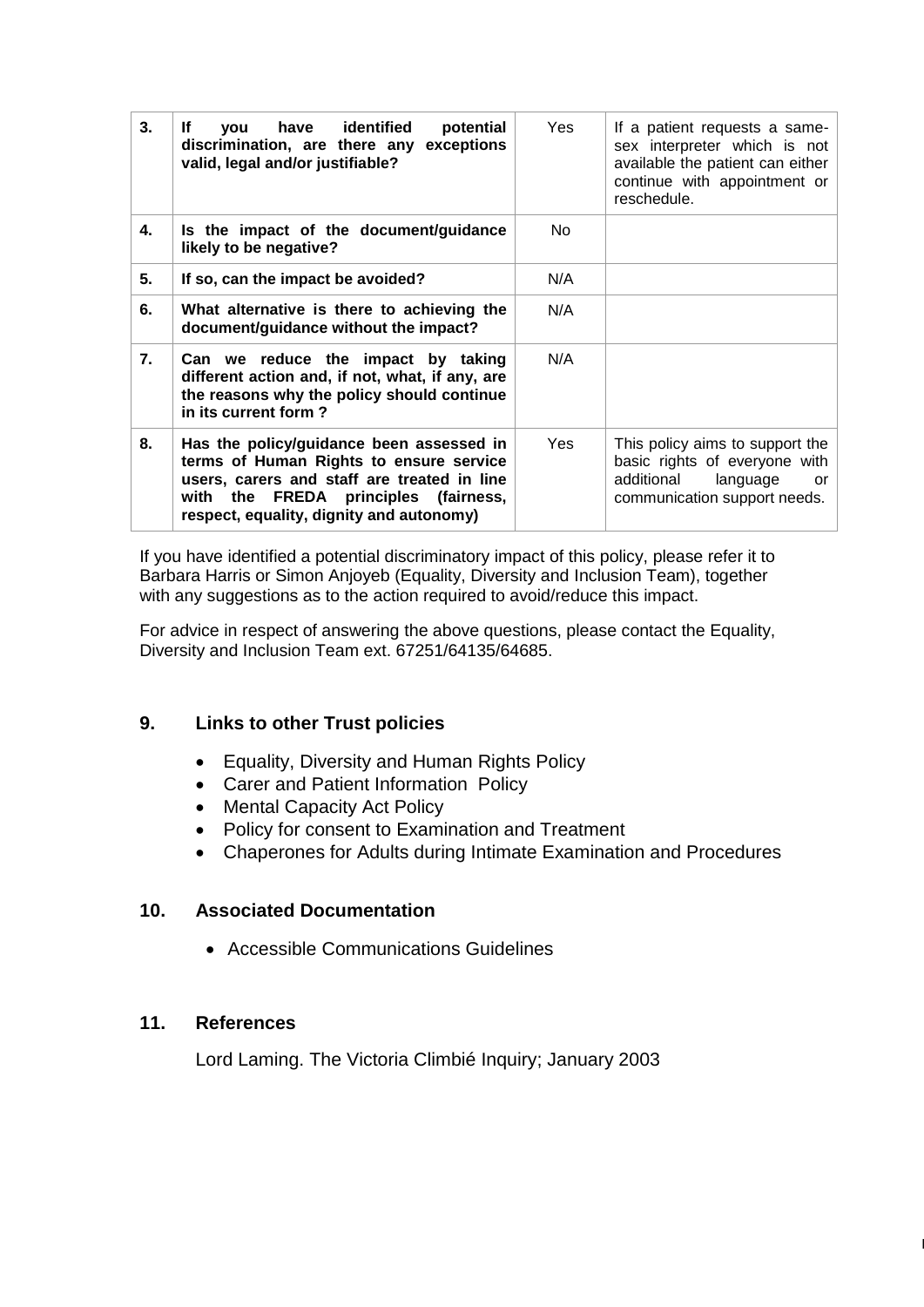## **(Appendix 1) Communication Support Services available to our Patients**



Sussex Community **NHS NHS Foundation Trust** 

**Sussex Partnership NHS Foundation Trust**  Brighton and Sussex **NHS University Hospitals NHS Trust** 

# **Communication Support Services available to our Patients from July 2018**

**Overseas Language Face-to-Face Interpretation Service**



**Sussex Interpreting Services** *First line for: Arabic, Bengali, Cantonese, Farsi, Hungarian, Italian, Lithuanian, Mandarin, Polish, Portuguese, Russian or Spanish* Non-Emergency: 01273 702005 Emergency: 07811 459315 Online booking form (elective procedures): [http://www.sussexinterpreting.org.uk](http://www.sussexinterpreting.org.uk/)



**Vandu Language Services** *First line for: For all other overseas languages (not listed above)*  Non-Emergency: 01273 473986 Emergency: 0800 008 7650 Online booking form (elective procedures): [http://www.vlslanguages.com](http://www.vlslanguages.com/)

**1) If the patient has an established link with either SIS or Vandu, please treat that service as first line.**

**2) If the service you have contacted is unable to fulfil your request, please contact the other overseas language face-to-face interpretation service.**

**Overseas Language Telephone Interpretation Service**

**LanguageLine<sup>®</sup>** Telephone Interpreting SM **Language Line (24 hours a day)** Telephone: 0845 310 9900

**You will need to provide an access code to use this service. Please see the attached sheet or contact the Equality, Diversity and Inclusion Team if you do not know which code to use.**

**Communication Support Services (BSL, Lip Speaking, Dual Sensory Loss)**

# *ACTIONDEAFNESS* ..communications

**Action Deafness** Non-Emergency: 0844 593 8443 Emergency: 07947 714040 Online booking form (elective procedures): <http://www.actiondeafness.org.uk/>